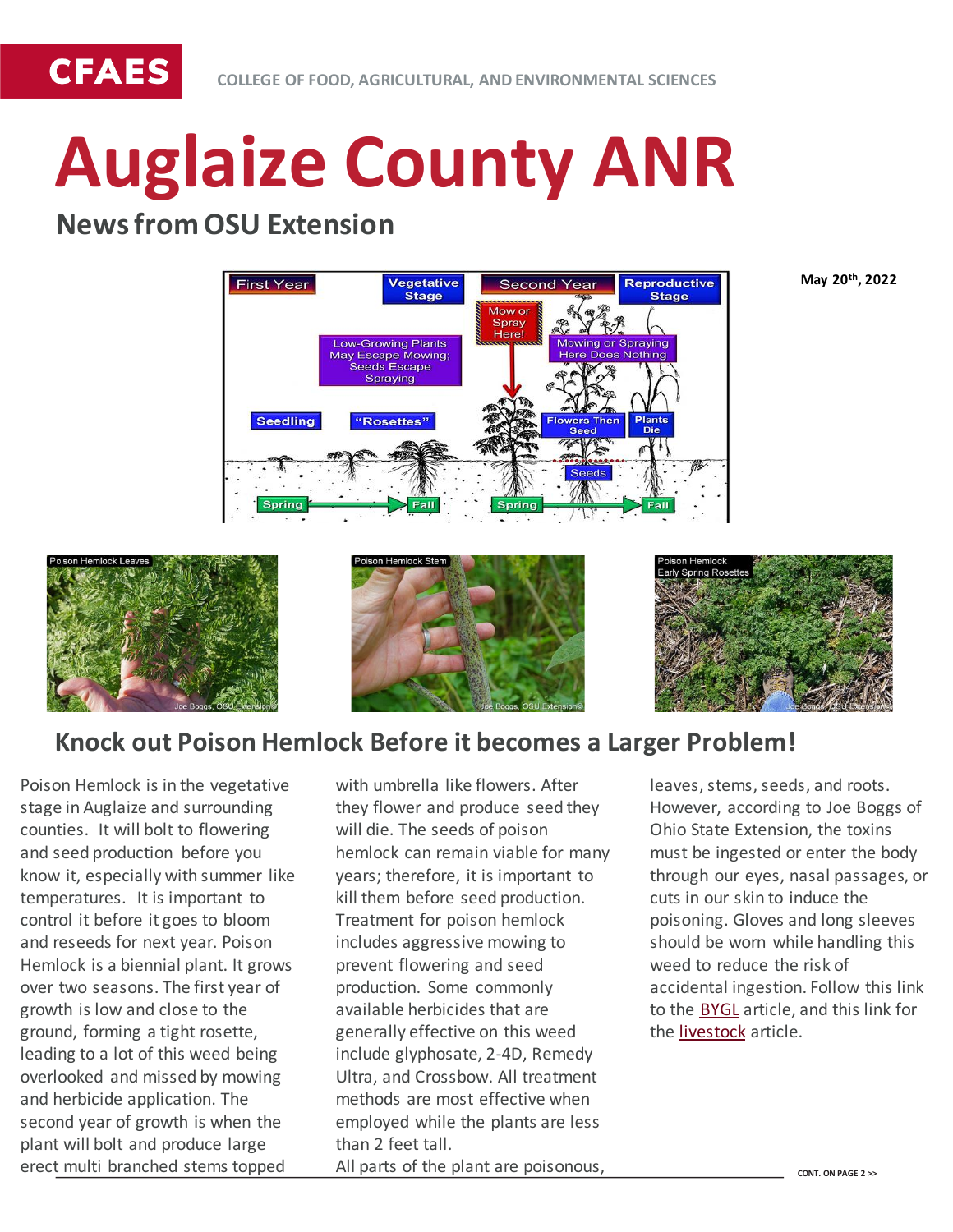## **Rhizosphaera Needle Cast**

**>> CONT. FROM PAGE 1**

Why are my pine trees dying has been a resounding question in the office for the last two weeks. The majority of these questions pertaining to spruce trees. Spruce trees are difficult to diagnose because it can be 2-3 years before we see any indication of a problem and by then it is usually too late to save the tree. Rhizosphaera needle cast, also known as Needle Cast Disease, is the most prevalent result that I am finding while doing my research. What is this disease? Needle Cast Disease is a fungal infection of spruce trees that causes needles to turn brown and fall off. When a tree is stressed from drought, poor planting practices, or other factors, such as too much water, or extreme temperature swings like we have had recently, it is more likely to suffer from Rhizosphaera needle cast.



## *"Tiny raised black dots in lines on needles are the spore producing structures of the Rhizosphaera fungus"*

You can form a solid hypothesis in the field by doing the following, observe the tree, are the new needles at the tip of the branches still green, but the older needles have turned brown or a purplish color? Use a magnifying glass to look closely at the needles, do you see tiny black bumps in neat rows? These are the spore producing structures of the fungus.

Discolored needles will fall off in the summer and fall, the trees will have fewer needles near the trunk and look thin, damage typically starts at the bottom and moves up the tree. As the disease increases in the tree the branches will die. Lab analysis is necessary to distinguish Rhizosphaera needle cast from other diseases.



## **How to manage Rhizosphere needle Cast**

There are some management practices that can be used to reduce the likelihood of getting Needle Cast Disease in your trees.

- 1. Plant disease tolerant trees
- 2. Maintain good air circulation around your trees
- 3. Mulch under your trees
- 4. Do not allow sprinklers to spray needles
- 5. Use an appropriate fungicide, ALWAYS follow the label instructions for any pesticide!

Follow this link for more information on [Rhizosphaera](https://extension.umn.edu/plant-diseases/rhizosphaera-needle-cast) Needle Cast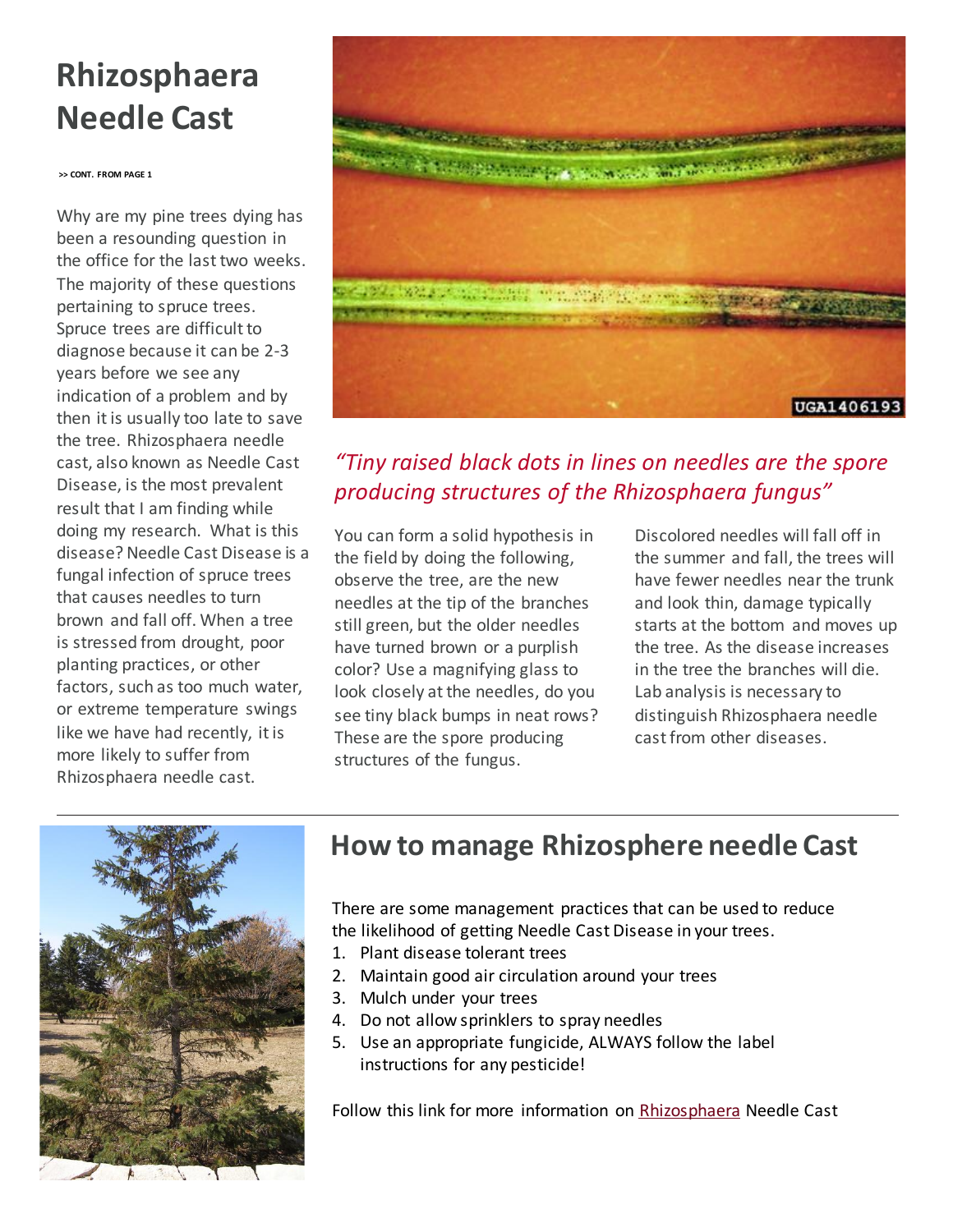## **Me-Time is Valuable Time**

#### **Keeping Self-Care part of your health routine.**

Taking time for yourself may be more productive than trying to spend extra time on work activities according to a couple professors at The Ohio State University! According to Selin Malkoc and Rebecca Walker Reczek viewing leisure time as wasteful can be damaging to our mental health! They suggest that we look at our leisure time not as "me time" but as self-care that is necessary for our mental wellbeing. You can also look at your relaxing time as a way to achieve other goals, such as building family relationships or maintaining your social network. People tend to put off activities because they feel responsibilities should be out of the way first, but the fact is our responsibilities never end. We only rob ourselves of life's small pleasures when we attempt to create the perfect time for "metime." I have a few things that I do for "me-time"

**Agriculture** 

- 4. Spending time with my kids
- 5. Running
- 6. Going for a drive
- 7. Calling a friend
- 8. Taking photos
- 9. Church
- 10. VR gaming

Take some time for yourself and jot down a few things you do for enjoyment and pencil them in your schedule, I go to the field early and take a 15 minute walk around the barn to relax before I start my baler. If you have some tricks that you would like to share, please send them to me and I will add them to my list and at the bottom of the next newsletter. You can email them to me at Hampton.297@osu.edu

## **Pricing Standing Forages**



According to the Buckeye Dairy News article on pricing forages, whether they are vegetative, small grain crops, pure grasses, pure legumes or grass legume mixes. The fundamental considerations are about the same.

*1. Determine market price of an equivalent crop*

*2. Calculate and apply deductions:*

*a. Cost of harvest, including mowing, tedding, and raking b. Cost of baling c. Cost of hauling d. Risk – nutrient variation e. Risk – weather, etc.*

*3. Adjustments: These optional adjustments can be made if a forage analysis is done post-harvest:*

#### *a. Dry matter*

*b. Feed value – If this option is chosen, then there is no deduction made for risk of nutrient variation (d above).*

This is not a quick process, but when broken down into these steps, it is doable, easy to document and provides a framework for the buyer and seller. Follow this [link](https://dairy.osu.edu/newsletter/buckeye-dairy-news/volume-24-issue-2/pricing-standing-forage-crops-%E2%80%93-your-one-stop-shop) for tools and factsheets



- 2. Horseback riding
- 3. Watching documentaries on